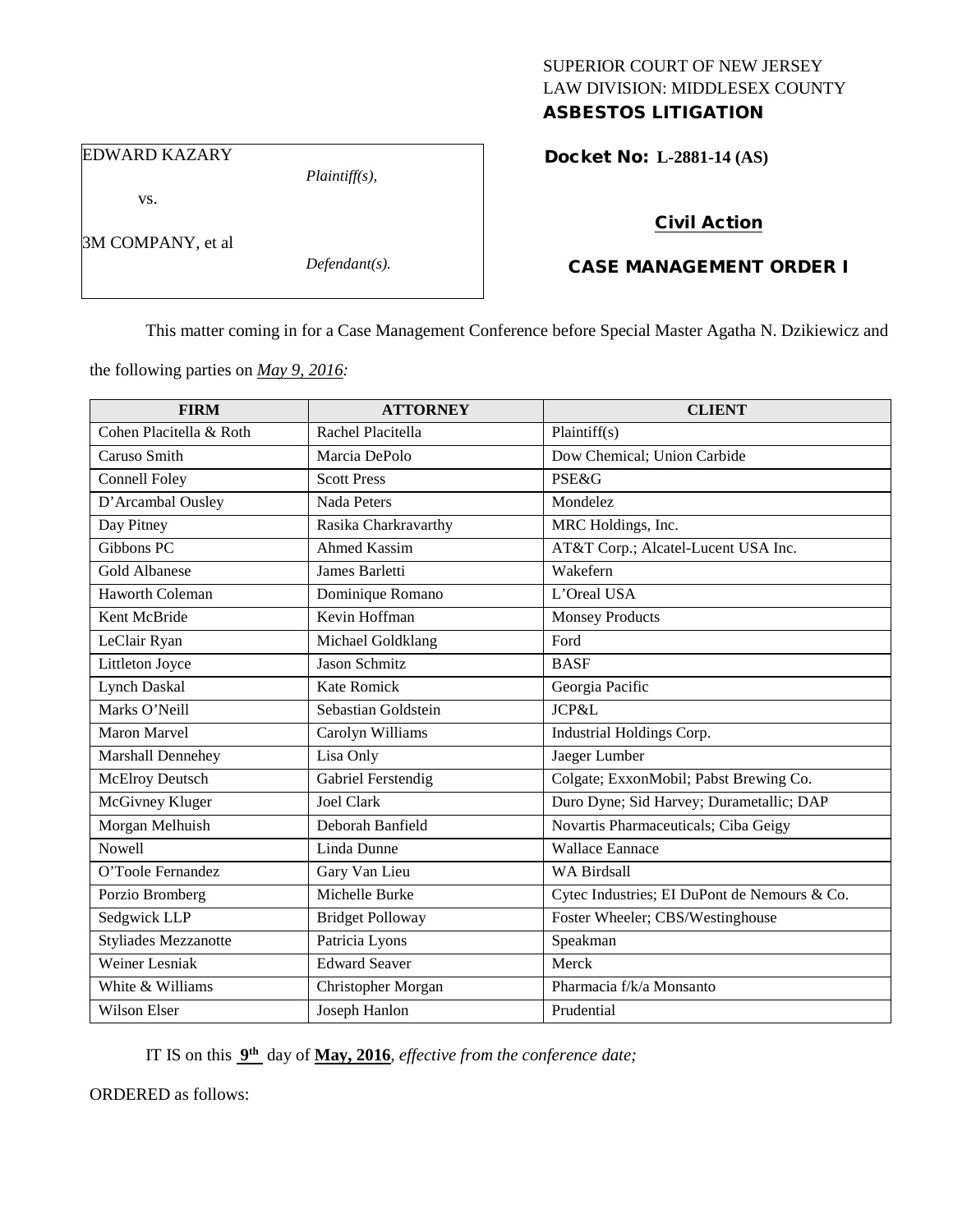Counsel receiving this Order through computerized electronic medium (E-Mail) shall be deemed by the court to have received a copy of the filed original court document. Any document served pursuant to this Order shall be deemed to be served by mail pursuant to *R*.1:5-2.

Defense counsel shall notify plaintiff's counsel within thirty (30) days of the date of this Order if their client was incorrectly named in the Complaint. Counsel may be barred from raising this defense at a later time for failure to comply.

## **DISCOVERY**

| May 27, 2016       | Defendants shall serve answers to standard interrogatories by this date.                                                                                                                                    |
|--------------------|-------------------------------------------------------------------------------------------------------------------------------------------------------------------------------------------------------------|
| June 17, 2016      | Plaintiff shall propound supplemental interrogatories and document requests by this date.                                                                                                                   |
| July 22, 2016      | Defendants shall serve answers to supplemental interrogatories and document requests by this<br>date.                                                                                                       |
| June 17, 2016      | Defendants shall propound supplemental interrogatories and document requests by this date.                                                                                                                  |
| July 22, 2016      | Plaintiff shall serve answers to supplemental interrogatories and document requests by this<br>date.                                                                                                        |
| September 16, 2016 | Plaintiff depositions shall be concluded by this date. Plaintiff's counsel shall contact the<br>Special Master within one week of this deadline if plaintiff depositions are not completed by<br>this date. |
| October 31, 2016   | Fact discovery, including depositions, shall be completed by this date. Plaintiff's counsel shall<br>contact the Special Master within one week of this deadline if all fact discovery is not<br>completed. |
| December 16, 2016  | Depositions of corporate representatives shall be completed by this date.                                                                                                                                   |

#### **EARLY SETTLEMENT**

January 6, 2017 Settlement demands shall be served on all counsel and the Special Master by this date.

February 8, 2017 @ 10:00am Early settlement conference. All defense counsel shall appear with authority to negotiate settlement and have a representative authorized to negotiate settlement available by phone. Any request to be excused from the settlement conference shall be made to the Special Master no later than 4:00pm of the day prior to the conference.

#### **SUMMARY JUDGMENT MOTION PRACTICE**

February 3, 2017 Plaintiff's counsel shall advise, in writing, of intent not to oppose motions by this date.

\_\_\_\_\_\_\_\_\_\_\_\_\_\_\_\_\_\_\_\_\_\_\_\_\_\_\_\_\_\_\_\_\_\_\_\_\_\_\_\_\_\_\_\_\_\_\_\_\_\_\_\_\_\_\_\_\_\_\_\_\_\_\_\_\_\_\_\_\_\_\_\_\_\_\_\_\_\_\_\_\_\_\_\_\_\_\_\_\_\_\_\_\_\_\_\_\_\_\_\_\_\_\_\_\_\_\_\_\_\_

- February 17, 2017 Summary judgment motions shall be filed no later than this date.
- March 17, 2017 Last return date for summary judgment motions.

#### **MEDICAL DEFENSE**

September 9, 2016 Plaintiff shall serve medical expert reports by this date.